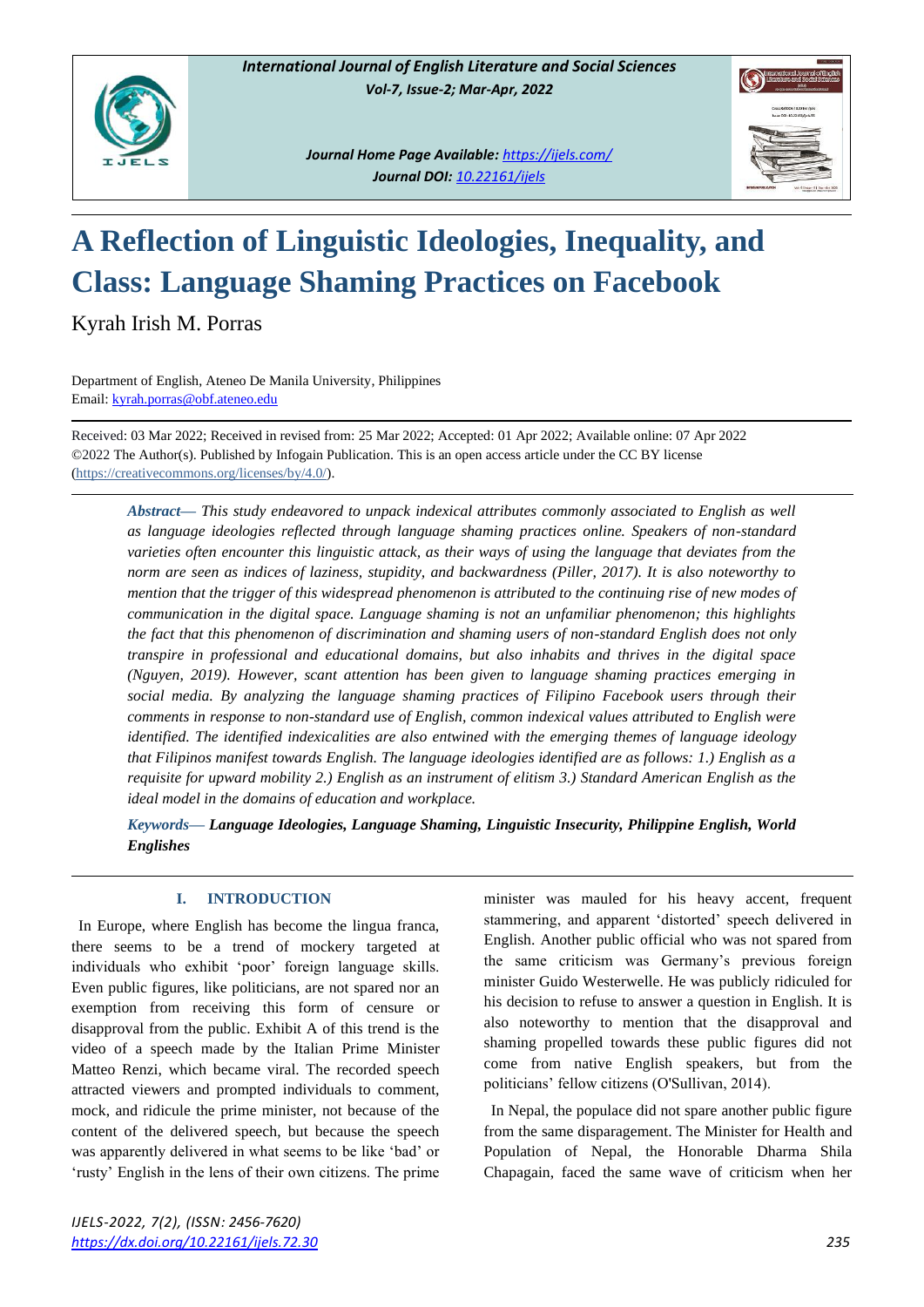speech during the UN High-Level Meeting in New York went viral in 2011. The speech was live-streamed on the UN's channel, and from there on, made its way onto several multimedia channels, specifically on YouTube. An excerpt of the minister's speech was re-uploaded on YouTube, where it was titled "Nepali Stupid Speech at UN" (Piller, 2017). Similar to the aforementioned events in Europe, the 4-minute video clip of Chapagain's speech also prompted viewers to make comments. Unfortunately, the commenters overlooked engaging towards the merits and substance of Chapagain's presented arguments in the speech, but were rather fixated on lambasting and finding fault with the form in which her speech was delivered. Chapagain's use of English was negatively evaluated and labeled as 'horrible' English. There were also comments made stating that her English use was shameful and that it is an embarrassment to Nepal, noting how the minister's English is not a representative example of Nepalese English or Nenglish (Karn, 2012). Sharma (2014) reported that most of the harsh remarks were made by the educated group of Nepalis' population based outside Nepal.

In Malaysia, a provocative question was posted in a social media site, specifically on Twitter. The tweet posted intends to look for answers as to why Malays are still incompetent in English. The posted tweet has launched an attack on English teachers, identifying them as the biggest reason why Malays' English competency is declining. However, aside from teacher quality, it was also discussed that there is another external factor why most of the population are still 'incompetent' in English. It was identified that there is this decades-old tradition in Malaysia wherein people who speak falteringly using English receive negative judgments from fluent English speakers. The fluent speakers also label non-standard English use of several Malays as 'broken.' As a result, individuals become hesitant to speak and learn the English language fearing that they will be mocked and ridiculed because they are not perfectly fluent (Kata Malaysia, 2019).

Meanwhile, in the Philippines, while it prides itself as a multilingual and linguistically diverse country, the extent of appreciation and respect given to the richness of our languages still remains unfelt, unheard, and unseen. For some Filipinos, the same occurrences of being ridiculed and mocked for using English are still evident even until this modern day. To quote Martin (2014), "for Filipinos belonging to the Expanding Circle category, using English may become a painful, humiliating experience."

The non-standard use of English of Filipinos has become an obsession for humor, giving birth to the label 'Carabao English,' pertaining to the Filipinos' use of English riddled with grammar mistakes. Indeed, the Filipinos has developed a penchant to subject into a laughing stock any individual who would attempt to speak English but fails to conform to what is 'ideal' or 'standard.'

Take for example, the Filipino professional boxer Manny Pacquiao whose after-fight interviews would often be a subject of comical stints targeting his 'Carabao English.' Even one of the most celebrated authors in the Philippines, the National Artist for Literature F. Sionil Jose could not evade being a target. In one of his editorials published in The Philippine Star, he shared how his English fiction novels were criticized for not being English enough because of the traces of his 'Carabao English' in his works (Jose, 2020). Even in the domain of beauty pageants, the former Bb. Pilipinas World 2008, Janina San Miguel, became a subject of public ridicule because of her 'funny' English during the Q&A portion of the pageant. Another would be Maxine Medina who was crowned Miss Universe Philippines 2016. She received strong criticisms and was bombarded with threads of hate messages all over social media for her 'poor' English skills during a press conference (Custodio, 2017).

 And since Philippine English seems to be a spectacle for the Filipinos, it is also often misconstrued as 'deficient' evident in one article published in The Manila Times pointing out how 'Broken English' reflects how Filipino students are greatly deficient in the language. Furthermore, as seen in article title, 'Broken English' seems to be labeled as a 'handicap' for young Filipinos- an upfront conviction that non-standard use of English is seen as an impediment, a disability, and worse, as a defect. Truth be told, using English in this country may warrant an individual to be put into a disadvantage if one deviates away from conformity with the 'ideal' and 'standard', often prized as the only correct and acceptable form (Agtarap, 2021).

 Indeed, as English continues its dominance around the globe, it has been a trend that any individual whose English fails to meet social expectations and standards will become a target for mockery and ridicule for his/her 'bad' English. English language users, especially those who do not conform with society's 'ideal' model, find themselves pelted and plagued by this linguistic attack called "language shaming."

 Piller (2017) describes this phenomenon of "language shaming" as interactions that disparage, degrade, and demean particular ways of using language, may it be in social media or face-to-face encounters. Speakers of nonstandard varieties often encounter this linguistic attack, as their ways of using the language that deviates from the norm are seen as indices of laziness, stupidity, and backwardness (Piller, 2017). For Piller (2017), language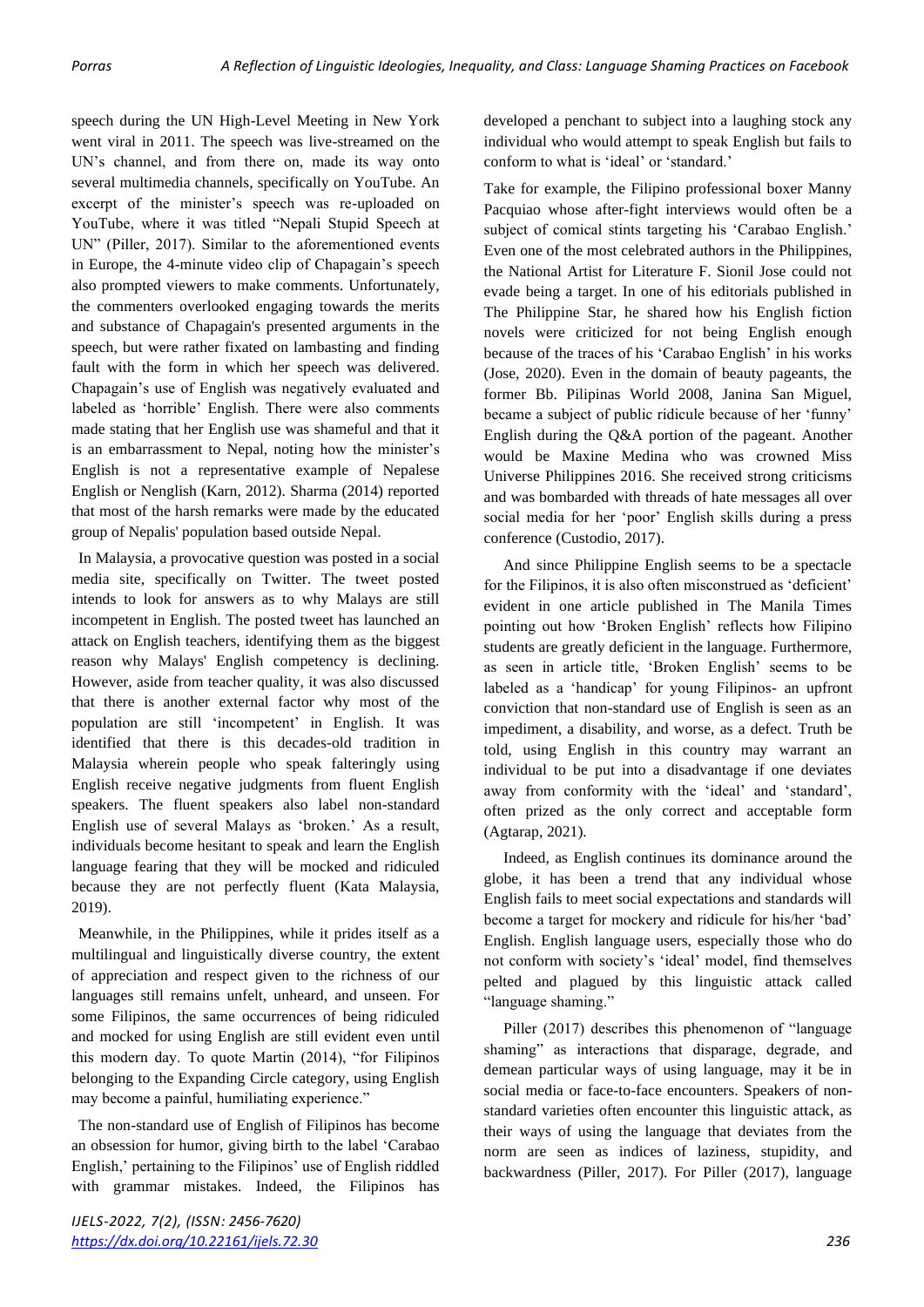shaming is another form of stigma associated with a group or an individual. Like other forms of stigma, language shaming may have a direct negative impact on the groups and individuals affected as it may result in the disruption of self-esteem, disregard for self-worth, and social alienation. Worst, shaming can become a major deterrent for any group or individual to develop a sense of belonging in their community and impede them from developing connections and relationships with others (Kaufman, 1996).

 It is also noteworthy to mention that the trigger of this widespread phenomenon is attributed to the continuing rise of new modes of communication in the digital space. Social media has now become a platform in which language shaming attacks can occur. Certainly, nitpicking other people's grammar mistakes has become an internet pastime (Heisel, 2015). It is in the virtual realm wherein a collective group of users worldwide can utilize a medium where they are free to express their criticisms and publicly disparage others often disguised in the form of comments. To quote Armfield et al. (2016), "by posting declarations of inequity and dominance, the internet has reinvigorated the role of shaming in public environments." More so, social media did not only exacerbate this phenomenon of shaming, it also accelerated the speed of how shaming can occur in the digital space. Any negative remarks to humiliate an entity can easily be posted, shared, and reacted upon with just one click. Users, indeed, can strongly assume that their number of followers hold similar perspectives as them, and will likewise laugh, joke, or ridicule as they would (Armfield et al., 2016). Indeed, social media can be a new source of power in which the creation of ideologies, cultural attitudes, and political views can transpire (Al-Salman, 2017). We are now living in an environment saturated with technology-mediated communication that this digital space is accorded with the power to contour the frameworks of our perspectives and opinions, biases, prejudices, and stereotypes.

 To quote Martin (2008), "one important reality that many overlook is that students will not learn a language if they fear it." If this type of discrimination will continue to be sustained and propagated, it could lead to irreversible consequences. The worst-case scenario might compel certain minority groups to abandon their language variety, leading to language death and extinction. Indeed, if Filipinos belonging to the minority groups become disempowered and silenced because of their language, they would continue to struggle to embrace their linguistic identities and be forced to abandon them (Canilao, 2020).

 Language shaming is not an unfamiliar phenomenon; it transpires in many domains, most especially in workplace and in education. However, scant attention has been given

to language shaming practices emerging in social media. More so, only a few investigations have been conducted aimed at exploring how language shaming practices can reflect language ideology and inequalities in society. To quote Tupas and Rubdy (2015), "inequalities that mediate relations between Englishes, English users, and other languages have been overlooked since we have been seduced into celebrating victories over English but forgetting the massive inequities sustained and perpetuated by the unbridled dominance of English today." Thus, it is essential to survey the dominance of ideologies and the effect of inequalities in society in the use of Englishes (Pennycook, 1994).

#### **II. REVIEW OF RELATED LITERATURE**

#### **2.1 Social Media (Facebook) as a Communicative Space and Online Shaming**

 According to the report made by Statista (2020), as of July 2020, the Philippines ranks 6th among the top users of Facebook worldwide with around 76 million users. In addition, the current pandemic situation has also impacted the social media dependency of Filipino netizens. Data Reportal reported in 2020 that 64% of the respondents from the country have an increased social media usage compared to the global average of 47%. With this everincreasing use of social media, it was forecasted by Statista that Facebook users would skyrocket around 88.1 million users by the year 2025. Indeed, with Facebook's accessibility and convenience of use, its massive reach has opened its doors to all users regardless of socioeconomic status. More so, with the current pandemic placing majority of the population in isolation, the need to stay connected and updated continues to escalate, so does the urge to participate more in the activities in the virtual space by sharing personal comments, perspectives, and reactions which can provide a window to users' deeply ingrained ideologies.

 With the nature of web platforms being 'multimodal, multi-layered and multi-authored,' it has blurred the boundaries of participation roles and borderline of consumption and production (Androutsopoulos, 2010). This culture has led to arming individuals with the power to 'watch, evaluate, and reprimand other people' for their defiance and non-conformity from social norms (Ingraham & Reeves, 2016). Indeed, this mass digital surveillance prompted the re-emergence of shaming as a punishment tool in modern society (Muir et al., 2021). It is noteworthy to mention that with the support of new technologies, language shaming practices can transpire in the form of online campaigns (Piller, 2017). This highlights the fact that this phenomenon of discrimination and shaming users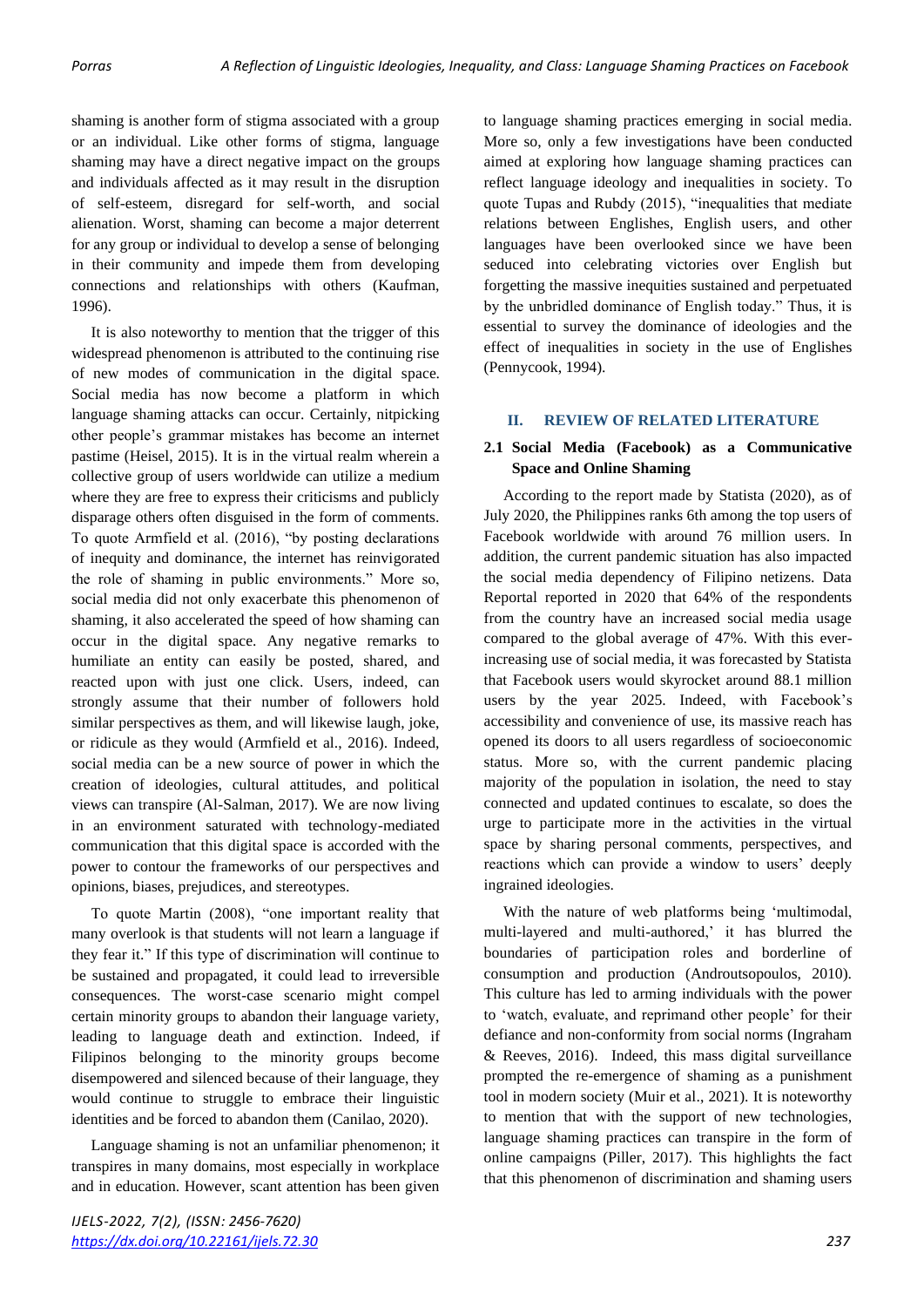of non-standard English does not only prevail in professional and educational domains, but also inhabits and thrives in the digital space (Nguyen, 2019).

 With the support of online spaces, it provides a platform where local ideologies of English are created affecting the form of local language practices, which will further shape perceptions about language use (Nguyen, 2019). To quote Al-Salman (2017), "social media can create an alternative source of power which supports the creation of ideologies, cultural attitudes, and political views."

#### **2.2 Language Ideologies**

 According to Irvine (1989), language ideologies are beliefs and feelings about language. Language ideologies are morally and politically charged representations about language- its nature, structure, and use in society. For Silverstein (1979), language ideology is defined as a system of belief about the structure and use of language which a population of speakers has justified. For a more encompassing view, language ideologies are more than just a belief system as it mediates between language forms and social structures. Language ideologies can be used as "a tool to relate micro-level of language use to macro-level of power and social inequality" (Woolard & Schieffelin, 1994). To quote Meyerhoff (2006), "the study of language ideologies considers how the beliefs and theories that speakers have about different forms of language help them to rationalize and relate highly complex social systems, such as access to power, and what social processes sustain those beliefs."

 This means that language ideologies are not constrained or purely centered around only on the structure and nature of languages. The beliefs and feelings integrated into such structures are of vital importance to institutions that organize and sustain inequalities. It is also noteworthy to mention that in societies, language ideologies are rarely uniform or homogenous. This imbalance and conflict of language ideologies in society may not always be explicitly expressed but are implicitly articulated through behaviors and attitudes since some linguistic features or varieties are favored with greater regard or value than others (Woolard, 2020).

 It is also through a community's language ideologies wherein a line between what is legitimate and illegitimate is drawn. Some language varieties will not be solely judged for the merits of its mere linguistic form, the user's social image, identity, and group membership will be critically assessed alongside (Irvine & Gal, 2000), and this is where indexicality relates with language ideology. Language ideology and indexicality link the micro-level of linguistic performance to the macro-level of social context (Mesthrie et al., 2009). Indeed, language is not just denotational but also indexical of one's social and personal background (Mesthrie et al., 2009).

 Moreover, the language ideology which accords language varieties to be endowed with greater value can facilitate language practices into symbolic capital that brings social and economic rewards to those who conform with the dominant language (Woolard, 2020). In contrast, any linguistic practices that deviate from the standard norm will have to endure obliteration (Irvine & Gal, 2000). Indeed, all languages are linguistically equal but not necessarily sociolinguistically equal.

 If not given enough attention, these assumptions about language can transform as a tool for oppression. As stated by Hudson (1996), "the material uses of language, discourse and ideology, are where social oppression is imposed and reimposed, or resisted and negotiated." Thus, it emphasizes that "prejudice and discrimination are discrimination are not social facts in the sense that they simply exist independently of practice, they are perpetuated in particular acts, and touring on those acts gives us an opportunity how people are actually constrained or not" (Hudson, 1996). Undeniably, language ideologies are not merely passive transmitters as they hold the power to shape both the social and the linguistic structures they represent (Woolard, 2020). It is through the study of language ideologies that we can uncover how social judgments may be interrelated with linguistic judgments.

## **2.3 Language Policies in the Philippine Context**

 It was during the American colonial period wherein English was first introduced to the Filipinos through the American public school system. The language was embraced and welcomed by the Filipinos as it was deemed as a "necessary solution to the problem of isolation" experienced during the Spanish colonial period. English was endorsed and advanced as the language that will civilize the Filipino natives (Martin, 2020). Because of the public school system of education, the Filipinos learned the English language through pedagogical strategies such as grammar drills, rote memorization, and reading passages aloud which were employed on American native English speakers. Even as of this modern day, our language beliefs and attitude about English still have remnants of the American colonial education (Martin, 2012)

 Now, in this present time, the Philippines has welcomed a new education policy as an attempt to advance the use of mother tongue. In July 2009, to recognize and promote linguistic and cultural diversity in the country, the Department of Education Order No. 74 called for the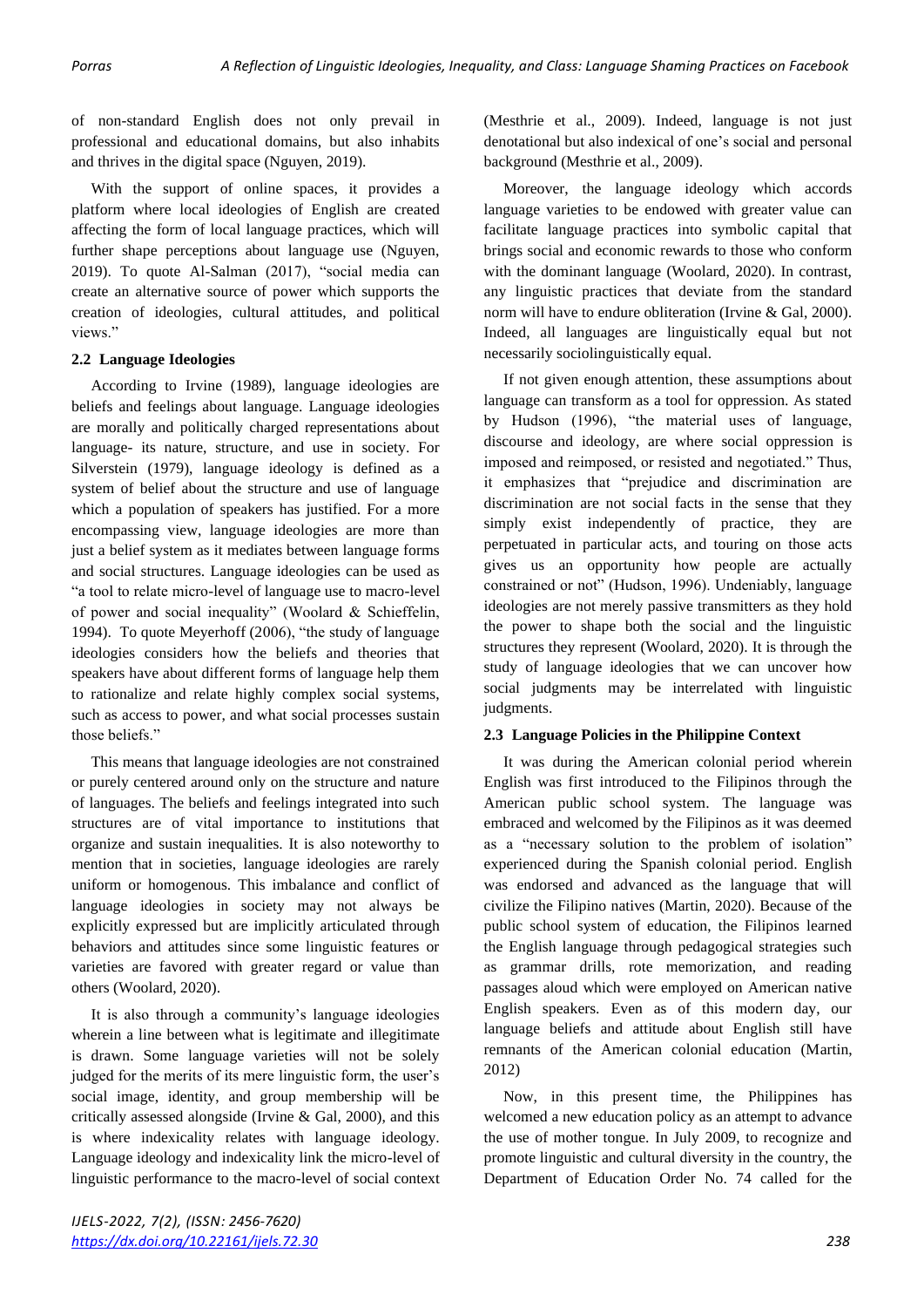institutionalization of the Mother Tongue-Based Multilingual Education (MTB-MLE) framework in the whole stretch of formal education (Department of Education, 2009). In the MTB-MLE policy, the learner's mother tongue and additional language are utilized in the classroom to facilitate learning and instruction. One of the salient features of the policy is for learners to develop a strong foundation in their mother language before transitioning to other languages including English. As a result, the MTB-MLE framework, which aims to uphold multilingual education, received a positive response from its stakeholders.

 However, it is a truism that there is a gap between the policy and its implementation. As mentioned earlier, the Philippines has yet to graduate from its colonial past. Currently, even if there is an existing framework to promote the country's languages, Philippine Englishes are still not given an equal treatment, especially in the education and professional domain (Canilao, 2020). The General American English is still regarded as the 'Standard Philippine English,' in the academic field and even in the public lens (Canilao, 2020). Thus, it is evident that there is still an obsession over idealizing a standard variety in the use of English language. This idealization of a standard variety is a manifestation of bias towards other linguistic forms which is sustained by institutional practices (Lippi-Green, 2012). Dominant institutions such as media and school take a crucial part in perpetuating and sustaining the ideology that the only standard variety of English is the "Anglo, upper middle-class, and ethnically middle-American" variety (Lippi-Green, 2012). This causes the conflict faced by language teachers in implementing the MTB-MLE framework in upholding and promoting the country's languages.

 In a survey conducted by Canilao (2020), it was revealed that while language teachers acknowledge the value of Philippine Englishes, they are still compelled to foster the 'Standard American English' in their classes and their most preferred target model for English was American English. Although there is an existing framework to uphold other varieties of English, the teachers are still constrained by the prescribed syllabi and constant monitoring by their 'schools' gatekeepers' who prefer students to master the 'Standard American English' as it is endowed with greater value in most domains compared to other local varieties. This situation as described by Bruthiaux (2003) is a 'conflict between linguistic norms and linguistic behavior, with widespread perceptions among users that Anglo-American norms are somehow superior and that their own variants are therefore deficient.' In general, this is one of the major concerns in the field of language teaching in the Philippine society that such obsession with prescriptivism and standard variety is beginning to be counterproductive with the aim to promote the linguistic diversity in the country.

 As much as the Philippines prides itself as a multilingual country, the attempts to promote local varieties of language in country seems to be mere tokenisms of progress. English being the definition of success and requisite for economic mobility has become so entrenched in our society that our education system is still predominantly dominated by English, marking it as the country's 'language of power and prestige' (BusinessMirror, 2019). Such notion is greatly manifested in the country that even Senator Grace Poe deemed it necessary to file a resolution to call for an inquiry regarding the decline of English proficiency among Filipino students (Leonen, 2018). The senator even encouraged the academe to review the current curriculum "to improve teaching and learning of English" and urged the government to "adopt global English standards to improve citizens' communication skills" which is a clear manifestation of the ideology that our local standards seem to be lacking and deficient to thrive in the global stadium.

 Unfortunately, this traditional concept of success tied to English proficiency leaves some in the periphery, especially those from rural areas. There is a significant mismatch in terms of 'teaching quality, learning outcomes, resources, and facilities' that rural and urban areas receive. In the study of Canilao (2020), students experience a high level of difficulty understanding English because of uneven access to materials and resources. Also, there is a stark difference between students' socio-economic standing. Students from high-income families are wellperforming since they receive support and guidance. In contrast, those from financially struggling families are underperforming because they lack access to nourishment and guidance at home. In terms of school resources, leading schools have ideal classrooms for conducive learning, upgraded equipment and facilities, and enough learning materials for students. However, public schools do not share the same quality of resources. Such a trend will lead to a further "English divide," which can intensify the boundary between who has more access to English education and, thus, more social capital (Nguyen et al., 2016).

 If such mismatch continues, it compromises the education of those from linguistic minority and further puts them at a disadvantage and may impede their academic performance. For Piller (2016), this is a form of educational injustice in which minority children "have to learn a new language by learning content in that language, and they have to learn new content while learning the language in which the content is delivered."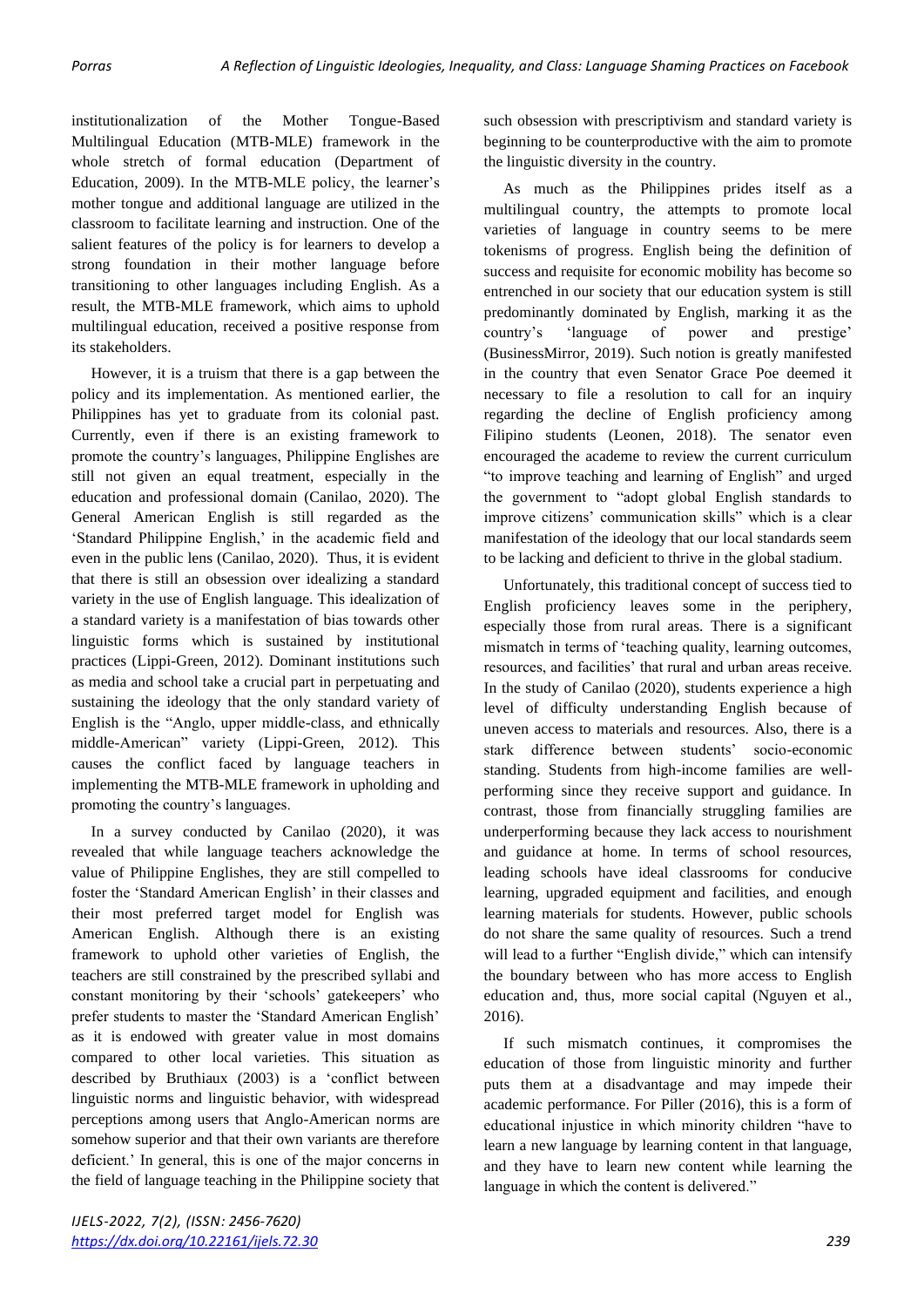Indeed, language policies in the Philippines still have a long way to go in incorporating and upholding multilingualism into mainstream education to further cultivate the social and economic fabric of our society. While there are attempts to promote inclusivity and diversity of our languages, our educational policies are still heavily influenced by the language ideology brought about by our reference to General American English as the only ideal model and norm, and any deviation would seem deficient. In this regard, language policies can never be divorced from language practices. Language ideologies are not neutral; they hold power in the formation and enactment of policies (Ricento, 2000). To further emphasize, Ricento (2000) note that language ideologies have far-reaching effects on language policies and practices. It draws the line between what is and is not possible in language planning and policymaking.

## **III. METHODOLOGY**

 The dataset used in this study is derived from corpus of posts, comments, and reactions on a Filipino Facebook meme page. Comments, reactions, and posts were collected in Tagalog, English, and/or a mix of both languages. The Facebook Meme Page selected for the study is named "Pinoy Past Tensed." The page intentionally posts grammatical errors and non-standard use of English in social media posts made by Filipino social media users in attempt to "humorize" it. The entries posted in the page are submitted by the netizens themselves who have encountered the posts in their own accounts. The corpus was extracted from the 5, 140 posts found in the main album of the page. The corpus was filtered and selected based on the number of engagements (shares, comments, and reactions) and the date and month they were posted. Among the 5, 140 photos in the album, the final posts used in this study a were posts made in the first three months of the year 2021. This narrows down the dataset to a total of 35 posts. The social media corpus gathered was analyzed using a qualitative discourse analysis to determine emergent themes in the comments. The corpus was then examined using the lens of Linguistic Ideologies and Indexicality, and Bourdieu's concept of linguistic capital.

## **IV. RESULTS AND DISCUSSION**

# **4.1 Non-standard use of English as shameful**

 Because of a specific mistake in using a verb tense on a post of a customer representative of a telecommunications company in the Philippines, netizens stated remarks that this non-standard use of English is

"shameful," which is a direct negative judgment on one's language proficiency. Thus, this signals that a nonstandard use of English is an index of "shamefulness." This index associated to non-standard use of English is a testament that even there is still a widespread perception that Anglo-American norms are superior, therefore, any deviation would be seen as 'deficient' and shameful (Bruthiaux, 2003).

## **4.2 English as an index of education and/or intelligence level**

 Other netizens also question a writer's educational attainment based on one's use of grammar. Although not explicitly stated, comments suggested that it is doubtful that the original status writer is a college graduate based on his use of English. Comments insinuate that if one commits a mistake in grammar, it means that one does not possess fundamental skills in English to be able to enter the workforce, specifically in an industry where a good command of English is a demand. These types of comments are signals that mark English as an indexical value associated with education level. This indexical correlation may be derived from language teaching and learning in the Philippines heavily influenced by our reference to General American English as the ideal model.

#### **4.3 Standard American English as the ideal model**

 There were some commenters who decided to share corrections with the intention to educate the commenters and sharers of the proper convention when using tenses. However, it was clearly that the corrections made were in adherence to the General American English which is a clear indication that non-conformity is not allowed and implies that one should follow the prescribed rule or norm. This also signals the index that Standard American English is still the ideal language model in the country. This also further emphasizes that there is still an existing 'bias toward an abstract, idealized homogeneous language" (Lippi-Green, 1997).

## **4.4 Language inferiority complex**

 There were also which are indications of language inferiority complex or linguistic insecurity. One commenter expressed that he/she is experiencing overcorrection in terms of spelling and grammar whenever he/she would use English to express his/her sentiments in social media. These signals of hypercorrection, unease, and uncertainty are signs of linguistic insecurity. More so, linguistic insecurity emanates from the speakers' perspective that their language is deficient, inferior, and inappropriate (Canilao, 2020).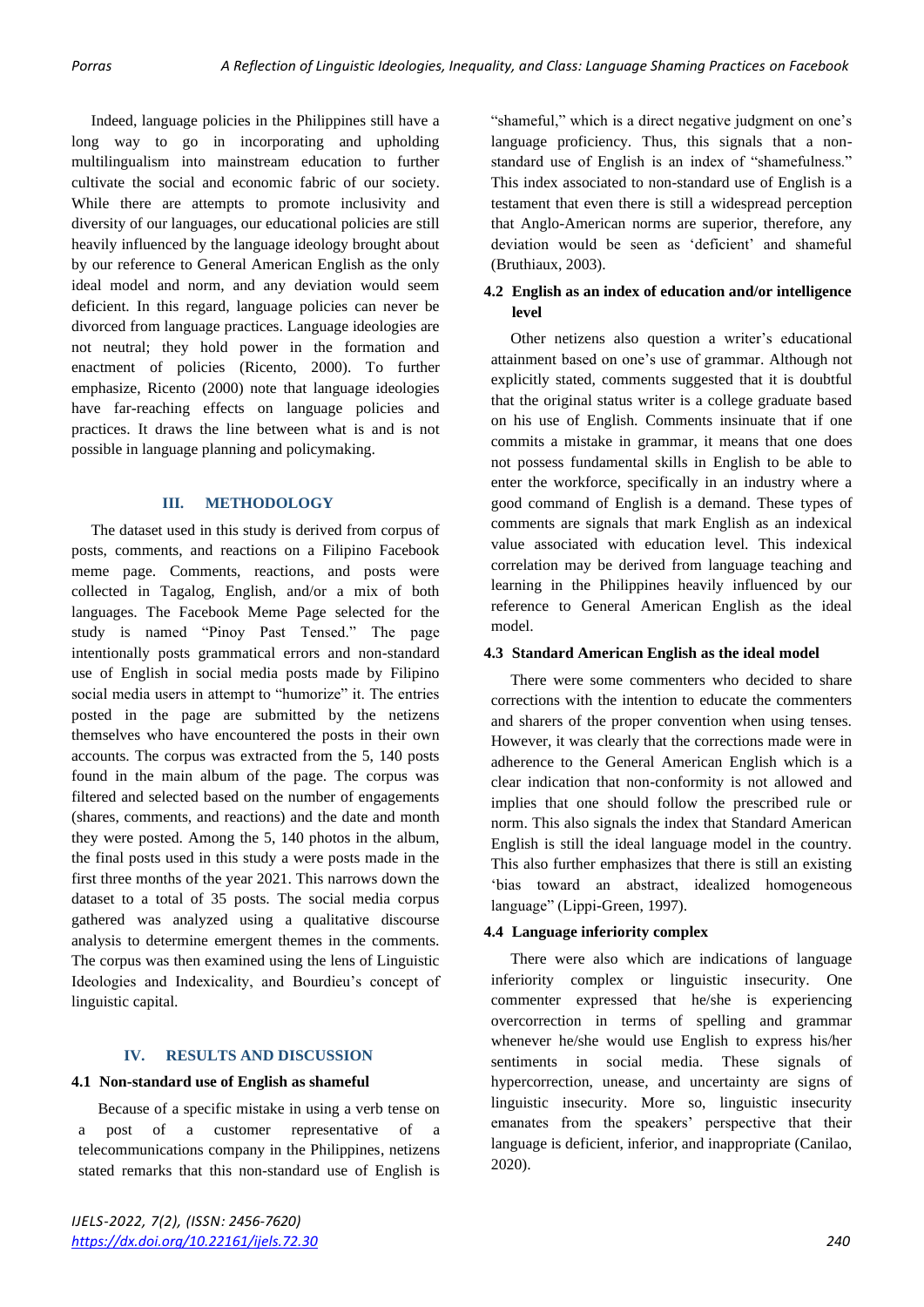# **4.5 Disassociation between English proficiency and superiority**

 Another indexical link emerged from the corpus were comments which surprisingly intend to disassociate English proficiency and superiority. As a response to demeaning comments towards non-standard use of English, one commenter stated his sentiments over disappointment regarding the traits of Filipinos wherein individuals would rather choose to humiliate a person for his/her grammatical errors, instead of educating him/her. The commenter explicitly disassociated English proficiency with superiority by stating that having a good command in English does not equate with the measure of one's intelligence.

 Lastly, to answer the question of how these language shaming practices uncover class inequality, it is shown that the condescending corrections and disparaging remarks made towards those who used non-standard American English were expressed by those who obviously have greater access to education and other linguistic resources. While those who were subjected to ridicule and shaming seems to be from the struggling population. This only translates that these language shaming practices also help unveil class inequality. Those who were regularly shamed were from the struggling population, individuals who do not have the capital to access the privileged language. While those who conformed with the dominant variety were rewarded, affirmed, and endowed with a sense of superiority.

## **V. CONCLUSION AND RECOMMENDATIONS**

This study endeavored to unpack indexical attributes commonly associated to English as well as language ideologies reflected through language shaming practices online. Moreover, the language ideologies emergent serve as an overarching context in which we can determine social inequalities. By analyzing the language shaming practices of Filipino Facebook users through their comments in response to non-standard use of English, common indexical values attributed to English were identified: 1.) Non-standard use of English as shameful 2.) English as an index of education and/or intelligence level 3.) Standard American English as the ideal model 4.) Nonstandard use of English as a marker of linguistic insecurity 5.) Disassociation between English proficiency and superiority. These indexicalities are also entwined with the emerging themes of language ideology that Filipinos manifest towards English. The language ideologies identified are as follows: 1.) English as a requisite for upward mobility 2.) English as an instrument of elitism 3.) Standard American English as the ideal model in the

domains of education and workplace.

While the present study is only a peek- a glance towards a fuller and more comprehensive understanding of language shaming and how it is interwoven with language ideologies and social inequalities. Although this is just a glimpse, the study was still able to uncover insights over the emergence of language shaming practices which thrives in this digital era. This study resonates well with the argument that the privilege status of English in our country, particularly the GAE variety, is derived from social and attitudinal factors. The issue is that even when our local models of English are linguistically identifiable and functionally valuable, they are still not necessarily attitudinally acceptable. This is a testament that, indeed, we have yet to graduate from our colonial past- from the century-old subordination instilled to us and is continually sustained by the unbridled demand for English as a means for social and economic mobility. If we continue to disregard and not recognize the possible irreversible effects of linguistic shaming, then the cycle of linguisticsocioeconomic hierarchies and inequalities will just continue to be further perpetuated and sustained in the society. Language shaming is not just merely a short-lived phenomenon; it is interwoven in our identity and culture as ideology is rooted in affect. We have to understand that linguistic shaming practices is pivotal to the emergence of social alienation and inferiority- it can disrupt a speaker's self-esteem. It is high time that we dismantle the system of practices that help sustain dominant hierarchies, those which continue to encourage hostility towards our local varieties. We should focus on establishing a system which perceives the structure and elements of our local varieties as positive influence and not as interference.

Thus, change must begin within educational institutions which should be the frontrunners of advocating linguistic diversity. Pedagogical strategies should be contextualized and should not always zero in on obsession over prescriptivism- allow local varieties to thrive in their own accord. Teachers must expose themselves more to the World Englishes paradigm, so they can also begin to acknowledge that they should start embracing the use of Philippine English. Second, language policies and curriculum should be revisited so as to make proper adjustments and modifications to allow flexibility on the part of the teachers - advance and highlight policies which reinforce, promote, and empower local varieties of English both in theory and in practice. Third, this also calls for the government and LGUs to provide better assistance to schools which are struggling in terms of resources and materials. Lastly, this calls for an attitudinal change among Filipinos- to start involving speakers of local varieties of English, acknowledge its legitimacy, and understand that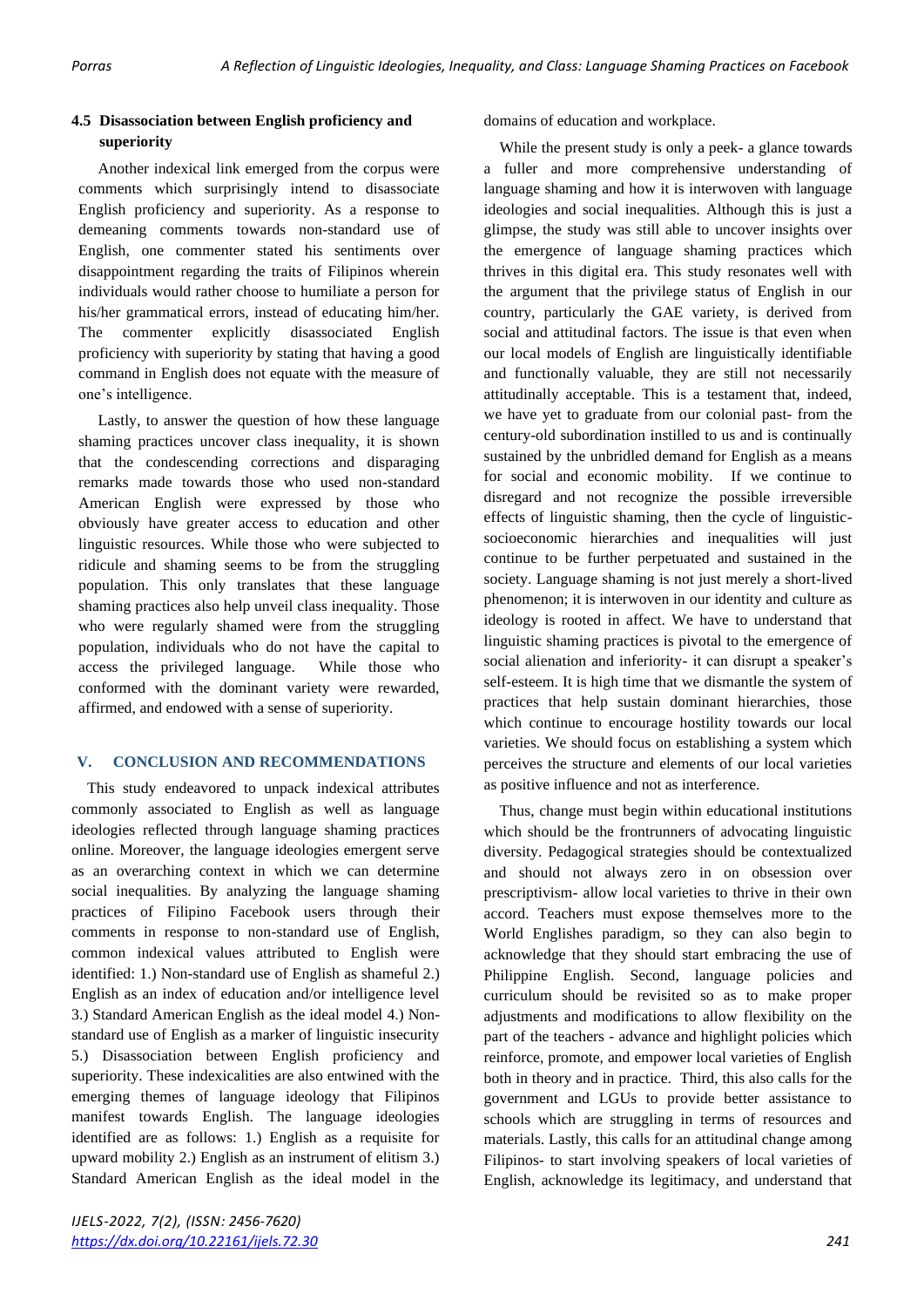they are functionally valuable. More so, with the advent of digital technology, this study intends to educate social media users to practice digital citizenship- to encourage them to make more educated and compassionate choices online, especially in terms of how they interact and communicate. This study can educate social media users that their ability to speak hurtful and demeaning words behind the cloak of their devices can have far-reaching effects which may be irreversible.

 While the use of English language has been insofar beneficial in our serving as a bridge to engage globally, it might be potentially used as a tool for oppression and elitism. Thus, it is vital that from the result of this study we gain a better perspective that the English language can be promoted in a way which does not compromise our local varieties and the same time realize that language is a tool for social equality and not for social or cultural separation.

#### **ACKNOWLEDGEMENTS**

An acknowledgement section may be presented after the conclusion, if desired.

#### **REFERENCES**

- [1] Agtarap, E. (2021, February 17). Broken English a handicap for young Filipinos. The Manila Times. https://www.manilatimes.net/2021/02/18/campuspress/broken-english-a-handicap-for-youngfilipinos/842249/
- [2] Al-Salman, S. M. (2017). Has the Power of Language been Compromised by the Influence of Social Media? Studies in English Language Teaching, 5(2), 172–185. https://doi.org/10.22158/selt.v5n2p172
- [3] Androutsopoulos, J. (2010). Localizing the Global on the Participatory Web. The Handbook of Language and Globalization, 201–231. https://doi.org/10.1002/9781444324068.ch9
- [4] Armfield, S. W. J., Armfield, D. M., & Franklin, L. O. (2016). The shaming: Creating a curriculum that promotes socially responsible online engagement [E-book]. In In Social Justice Instruction: Empowerment on the Chalkboard (Softcover reprint of the original 1st ed. 2016 ed., pp. 271– 280). Springer. https://doi.org/10.1007/978-3-319-12349- 3\_24
- [5] Bartlett, L. (2007). Literacy, speech and shame: the cultural politics of literacy and language in Brazil. International Journal of Qualitative Studies in Education, 20(5), 547–563. https://doi.org/10.1080/09518390701207426Blommaert, J. (2005). Discourse: A Critical Introduction (Key Topics in Sociolinguistics) (Illustrated ed.). Cambridge University Press.
- [6] Blommaert, J. (2010). The Sociolinguistics of Globalization (Cambridge Approaches to Language Contact) (1st ed.). Cambridge University Press.
- [7] Bourdieu, P. (1984). Distinction: A Social Critique of the Judgement of Taste (Routledge Classics) (1st ed.). Routledge.
- [8] Bourdieu, P. (1986). The forms of capital. In J. Richardson (Ed.), Handbook of Theory and Research for the Sociology of Education (pp. 241–258). Greenwood.
- [9] Bourdieu, P. (1990). The Logic of Practice (1st ed.). Stanford University Press.
- [10] Bourdieu, P. (1991). Language and Symbolic Power. Harvard University Press.
- [11] Bruthiaux, P. (2003). Squaring the circles: issues in modeling English worldwide. International Journal of Applied Linguistics, 13(2), 159–178. https://doi.org/10.1111/1473-4192.00042
- [12] BusinessMirror. (2019, September 9). Why we should stop bashing English speakers in PHL. https://businessmirror.com.ph/2019/09/09/why-we-shouldstop-bashing-english-speakers-in-phl/
- [13] Canilao, M. L. E. N. (2020). Foregrounding Philippine Englishes in fostering linguistic equality. Asian Englishes, 22(2), 195–215. https://doi.org/10.1080/13488678.2020.1715575
- [14] Custodio, I. A. (2017, June 6). When speaking in English. . ..INQUIRER.Net. https://opinion.inquirer.net/104563/whenspeaking-in-english
- [15] Department of Education. (2009, July 14). July 14, 2009 DO 74, s. 2009 – Institutionalizing Mother Tongue-Based Multilingual Education (MLE) | Department of Education. Https://Www.Deped.Gov.Ph/2009/07/14/Do-74-s-2009- Institutionalizing-Mother-Tongue-Based-Multilingual-Education-Mle/. https://www.deped.gov.ph/2009/07/14/do-74-s-2009-institutionalizing-mother-tongue-basedmultilingual-education-mle/
- [16] Heisel, A. (2015, April 20). Stop shaming people for online grammar errors. Op-Eds – Gulf News. https://gulfnews.com/opinion/op-eds/stop-shaming-peoplefor-online-grammar-errors-1.1495684
- [17] Hudson, R. A. (1996). Sociolinguistics. Cambridge University Press.
- [18] Ingraham, C., & Reeves, J. (2016). New media, new panics. Critical Studies in Media Communication, 33(5), 455–467. https://doi.org/10.1080/15295036.2016.1227863
- [19] Irvine, J. T. (1989). when talk isn't cheap: language and political economy. American Ethnologist, 16(2), 248–267. https://doi.org/10.1525/ae.1989.16.2.02a00040
- [20] Irvine, J. T., & Gal, S. (2000). Language ideology and linguistic differentiation. In Regimes of language: Ideologies, polities, and identities (P. V. Kroskrity ed., pp. 35–84). School for Advanced Research Press. https://web.stanford.edu/~eckert/PDF/IrvineGal2000.pdf
- [21] Jose, S. F. (2020, February 2). My Carabao English. Philstar.Com. https://www.philstar.com/opinion/2020/02/03/1989884/mycarabao-english
- [22] Karn, S. K. (2012). On Nepalese English Discourse Granting Citizenship to English in Nepal via Corpus Building. Journal of NELTA,  $16(1-2)$ ,  $30-41$ . https://doi.org/10.3126/nelta.v16i1-2.6127